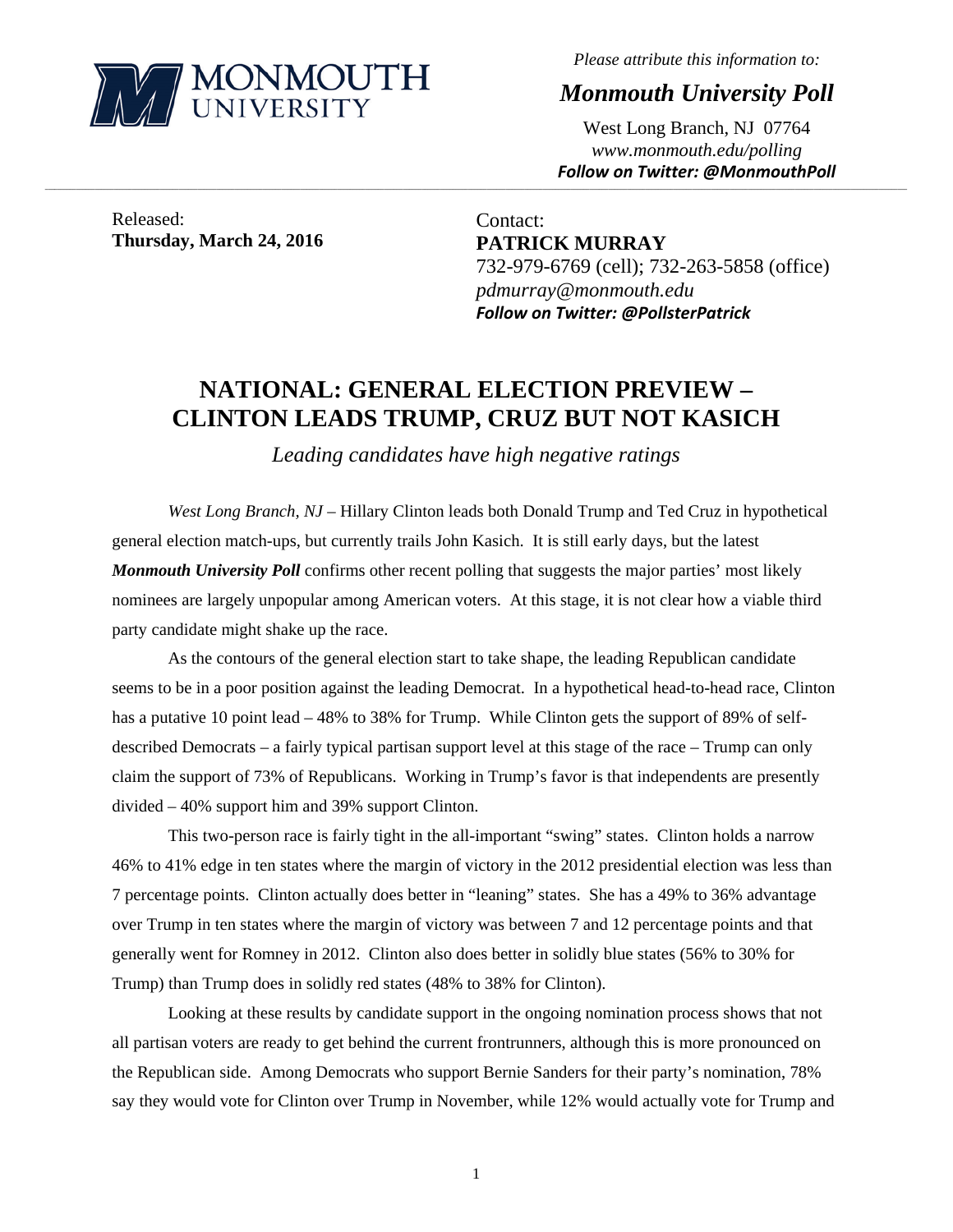7% would not vote at all. In the Republican contest, two-thirds (68%) of voters who back Ted Cruz for the GOP nomination say they would vote for Trump in November, while 13% would vote for Clinton and 10% would not vote. Among Republicans who back John Kasich, just 50% would vote for Trump and 19% would vote for Clinton, with 22% saying they would sit out the general election.

Only 40% of registered voters have a favorable opinion of Clinton while 51% have an unfavorable view. These results have been fairly stable, although Clinton's negative rating is slightly higher than the 44% unfavorable rating she had in June 2015. Trump fares worse, with a 30% favorable and 60% unfavorable rating. His favorable rating is on par with where it has been in Monmouth polls taken after he announced his presidential run. However, his negative ratings have climbed from 54% in August and 50% in October. Importantly, more than one-third of Republican voters (37%) currently hold an unfavorable view of Trump.

 "These results represent the electoral landscape before the general election campaign gets underway. This dynamic will certainly change, but it is telling that both parties' leading candidates come out of the box with voters holding largely negative views of them," said Patrick Murray, director of the independent Monmouth University Polling Institute. "The personal ratings are really the most important findings here. Both Clinton and Trump have seen their positive ratings hold steady over the past few months while their negatives have increased. Trump's rating has been more volatile and it would be wise to remember that Republican voters did a virtual 180 degree flip from having negative to positive views after he launched his campaign. Can he pull off a similar feat among all voters if he gets the nomination?"

 While both leading candidates are largely unpopular, Clinton is seen as having a more presidential disposition than Trump. Specifically, 54% of voters say the Democratic frontrunner has the right temperament to be to be president, but just 27% say the same about the Republican frontrunner. While 87% of voters who would now support Clinton over Trump in the general election agree that she has an appropriate temperament, just 59% of potential Trump voters feel their preferred candidate has the right temperament for the job.

 The *Monmouth University Poll* also tested other potential GOP nominees against Clinton. She holds a slim 5 point lead over Cruz – 45% to 40%. Results in the swing states (44% Clinton and 42% Cruz) and the leaning states (49% Clinton and 36% Cruz) are similar to the Clinton-Trump contest. However, Cruz does better than Trump does in solidly red states – 55% to 31% for Clinton.

Kasich on the other hand holds a 6 point edge over Clinton in this hypothetical November faceoff. He leads in swing states (46% to 41%), leaning states (47% to 36%), and red states (59% to 26%). Kasich has the highest positive ratings and lowest negative ratings of any major party candidate left in the field, but he also has the highest number of voters who still have no opinion of him. Specifically 50% of

2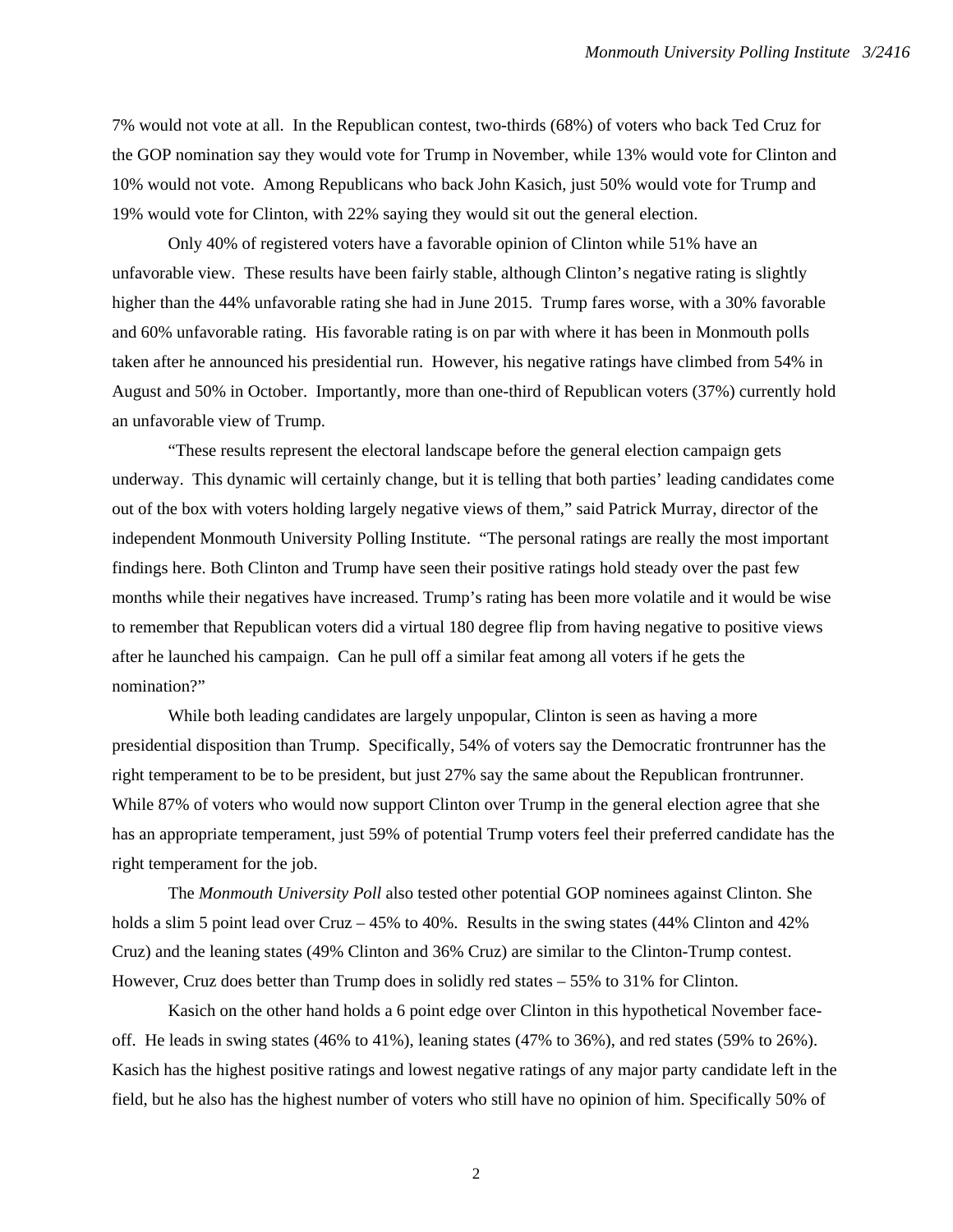voters have a favorable opinion of Kasich and just 18% hold an unfavorable opinion, while one-third (32%) have no opinion of him. Kasich is the only candidate who gets a net positive rating from voters of the opposite party; 39% of Democrats have a favorable view of him and 20% have an unfavorable opinion.

"Kasich seems to be best positioned to take on Clinton, but the fact that he is a blank slate for one-third of voters means that opinion could swing either way if he became the nominee," said Murray.

Cruz has a net negative 37% favorable to 43% unfavorable rating among American voters. The other remaining major party candidate, Bernie Sanders, is the only one besides Kasich with a net positive rating at 48% favorable and 37% unfavorable.

 Monmouth also tested a potential three-way race involving Clinton, Trump, and former GOP governor, now Libertarian, Gary Johnson. In this hypothetical contest, Clinton earns 42% of the vote – down 6 points from the two-person race – and Trump gets 34% – down 4 points from the two-person race. Johnson takes 11%. In this contest, Clinton maintains her swing state lead – 44% to 37% for Trump and 9% for Johnson – while her leaning state lead narrows – 43% to 34% for Trump and 9% for Johnson. Johnson gets his highest vote share – 15% – in the red states. Johnson is largely an unknown commodity. Just 9% have a favorable opinion of him and 15% an unfavorable opinion, while 3-in-4 (76%) don't know enough about him to form an opinion.

 "A vigorous third party campaign is a very real possibility this year, but it is not yet clear what the impact could be. Including Johnson's name in our polling seems to be more of a placeholder for voters who are not particularly thrilled with either major party choice right now," said Murray.

The *Monmouth University Poll* was conducted by telephone from March 17 to 20, 2016 with 1,008 adults in the United States. The results in this release are based on a sample of 848 registered voters and have a margin of error of  $+3.4$  percent. The poll was conducted by the Monmouth University Polling Institute in West Long Branch, NJ.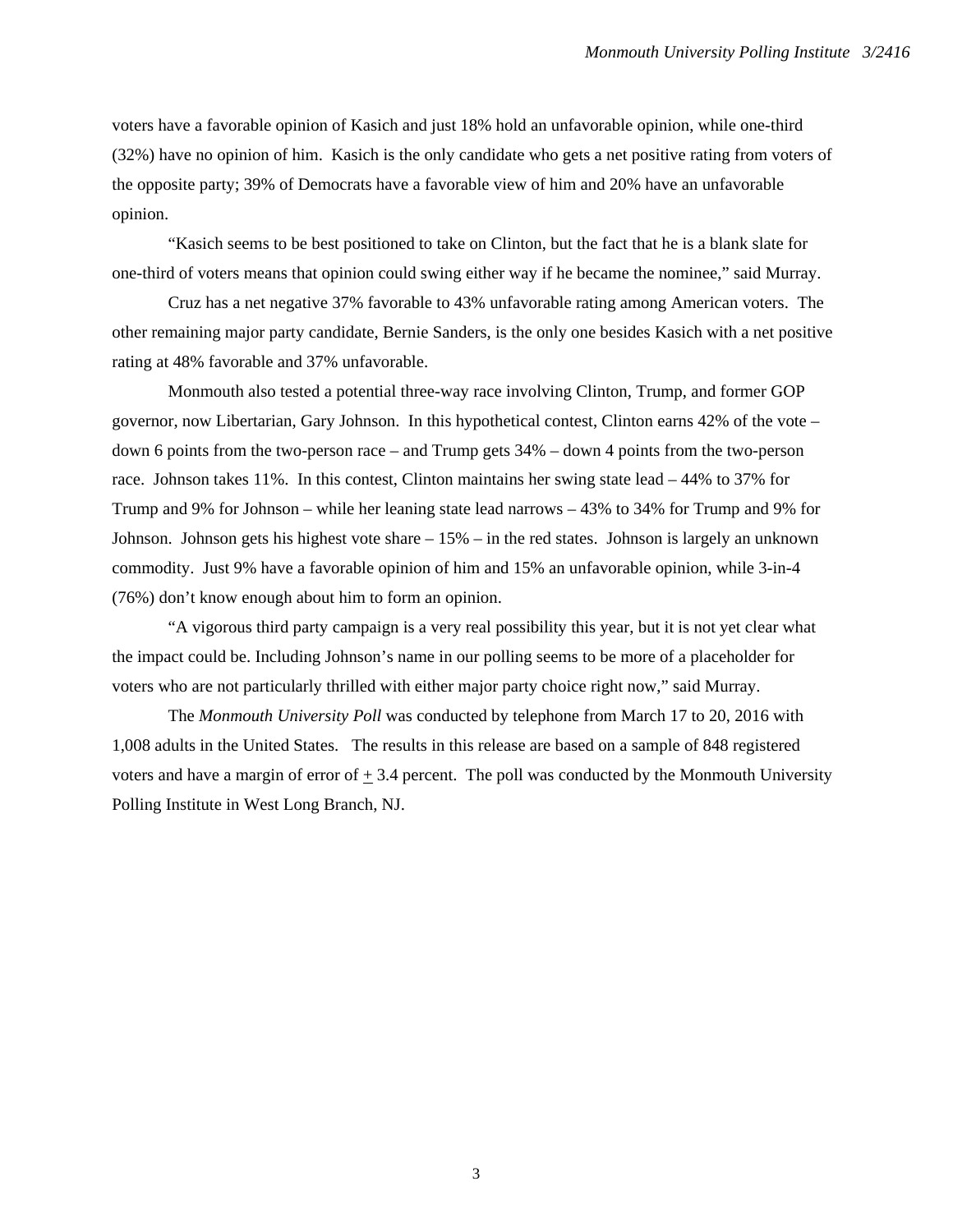# **DATA TABLES**

*The questions referred to in this release are as follows:*  (\* Some columns may not add to 100% due to rounding.)

[*Q1-5 previously released.*]

### [*QUESTIONS 6 THROUGH 8 WERE ROTATED*]

6. If the election for President was today, who would you vote for if the candidates were Donald Trump the Republican and Hillary Clinton the Democrat? [*NAMES WERE ROTATED*]

|                        |                   |     | PARTY ID |     |      | GENDER |       | AGE   |       | <b>RACE</b> |       |       | 2012 SWING STATES |     |             |
|------------------------|-------------------|-----|----------|-----|------|--------|-------|-------|-------|-------------|-------|-------|-------------------|-----|-------------|
|                        | <b>Registered</b> |     |          |     |      |        |       |       |       | White, non- |       |       |                   |     |             |
|                        | Voter             | Rep | Ind      | Dem | Male | Female | 18-34 | 35-54 | $55+$ | Hispanic    | Other | Swina | ∟ean              | Red | <b>Blue</b> |
| Donald Trump           | 38%               | 73% | 40%      | 5%  | 45%  | 31%    | 30%   | 41%   | 39%   | 47%         | 16%   | 41%   | 36%               | 48% | 30%         |
| <b>Hillary Clinton</b> | 48%               | 12% | 39%      | 89% | 44%  | 52%    | 53%   | 47%   | 47%   | 39%         | 72%   | 46%   | 49%               | 38% | 56%         |
| (VOL) Other candidate  | 2%                | 2%  | 3%       | 0%  | 2%   | 2%     | 2%    | 2%    | $1\%$ | 2%          | 2%    | 2%    | 2%                | 0%  | 2%          |
| (VOL) No one           | 9%                | 9%  | 14%      | 3%  | 8%   | 10%    | 11%   | 8%    | 9%    | 10%         | 6%    | 9%    | 9%                | 8%  | 9%          |
| (VOL) Undecided        | 3%                | 4%  | 4%       | 3%  | 2%   | 5%     | 5%    | 3%    | 3%    | 3%          | 4%    | 2%    | 3%                | 5%  | 3%          |

### 7. If the election for President was today, who would you vote for if the candidates were Ted Cruz the Republican and Hillary Clinton the Democrat? [*NAMES WERE ROTATED*]

|                        |                   |     | <b>PARTY ID</b> |     |      | <b>GENDER</b> |       | AGE   |       | <b>RACE</b> |       |       |      | 2012 SWING STATES |             |
|------------------------|-------------------|-----|-----------------|-----|------|---------------|-------|-------|-------|-------------|-------|-------|------|-------------------|-------------|
|                        | <b>Registered</b> |     |                 |     |      |               |       |       |       | White, non- |       |       |      |                   |             |
|                        | Voter             | Rep | Ind             | Dem | Male | Female        | 18-34 | 35-54 | $55+$ | Hispanic    | Other | Swing | Lean | Red               | <b>Blue</b> |
| <b>Ted Cruz</b>        | 40%               | 79% | 42%             | 4%  | 44%  | 37%           | 36%   | 45%   | 37%   | 47%         | 25%   | 42%   | 36%  | 55%               | 31%         |
| <b>Hillary Clinton</b> | 45%               | 9%  | 31%             | 90% | 40%  | 49%           | 47%   | 41%   | 46%   | 36%         | 64%   | 44%   | 49%  | 31%               | 51%         |
| (VOL) Other candidate  | 2%                | 2%  | 4%              | 0%  | 2%   | 2%            | 2%    | 3%    | 2%    | 2%          | 2%    | 4%    | 0%   | 4%                | $1\%$       |
| (VOL) No one           | 9%                | 7%  | 7%              | 3%  | 10%  | 8%            | 11%   | 7%    | 11%   | 10%         | 6%    | 8%    | 9%   | 6%                | 12%         |
| (VOL) Undecided        | 4%                | 4%  | 5%              | 3%  | 4%   | 4%            | 4%    | 4%    | 4%    | 4%          | 3%    | 2%    | 6%   | 4%                | 5%          |

### 8. If the election for President was today, who would you vote for if the candidates were John Kasich [KAY-sick] the Republican and Hillary Clinton the Democrat? [*NAMES WERE ROTATED*]

|                        |            |     | PARTY ID |     |       | <b>GENDER</b> |       | AGE   |       | <b>RACE</b> |       |       | 2012 SWING STATES |     |             |
|------------------------|------------|-----|----------|-----|-------|---------------|-------|-------|-------|-------------|-------|-------|-------------------|-----|-------------|
|                        | Registered |     |          |     |       |               |       |       |       | White, non- |       |       |                   |     |             |
|                        | Voter      | Rep | Ind      | Dem | Male  | Female        | 18-34 | 35-54 | $55+$ | Hispanic    | Other | Swina | ∟ean              | Red | <b>Blue</b> |
| John Kasich            | 45%        | 83% | 49%      | 10% | 50%   | 41%           | 44%   | 50%   | 41%   | 52%         | 31%   | 46%   | 47%               | 59% | 34%         |
| <b>Hillary Clinton</b> | 39%        | 7%  | 24%      | 82% | 34%   | 44%           | 38%   | 36%   | 43%   | 32%         | 57%   | 41%   | 36%               | 26% | 48%         |
| (VOL) Other candidate  | 2%         | 1%  | 4%       | 0%  | $1\%$ | 2%            | 2%    | $1\%$ | 3%    | 2%          | 2%    | 2%    | 3%                | 2%  | 1%          |
| (VOL) No one           | 9%         | 6%  | 7%       | 2%  | 10%   | 8%            | 8%    | 9%    | 10%   | 11%         | 4%    | 7%    | 8%                | 10% | 11%         |
| (VOL) Undecided        | 5%         | 2%  | 6%       | 5%  | 4%    | 5%            | 9%    | 3%    | 4%    | 4%          | 5%    | 4%    | 6%                | 2%  | 5%          |

# 9. If the election for President was today, who would you vote for if the candidates were Donald Trump the Republican, Hillary Clinton the Democrat, and Gary Johnson the Libertarian? [*NAMES WERE ROTATED*]

|                        |            |       | PARTY ID |     |      | <b>GENDER</b> |       | <b>AGE</b> |       | <b>RACE</b> |       |       | 2012 SWING STATES |       |             |
|------------------------|------------|-------|----------|-----|------|---------------|-------|------------|-------|-------------|-------|-------|-------------------|-------|-------------|
|                        | Reaistered |       |          |     |      |               |       |            |       | White, non- |       |       |                   |       |             |
|                        | Voter      | Rep   | Ind      | Dem | Male | Female        | 18-34 | 35-54      | $55+$ | Hispanic    | Other | Swing | Lean              | Red   | <b>Blue</b> |
| Donald Trump           | 34%        | 70%   | 34%      | 3%  | 40%  | 28%           | 25%   | 37%        | 36%   | 43%         | 14%   | 37%   | 34%               | 43%   | 26%         |
| <b>Hillary Clinton</b> | 42%        | 6%    | 28%      | 88% | 37%  | 47%           | 40%   | 39%        | 47%   | 35%         | 59%   | 44%   | 43%               | 28%   | 50%         |
| Gary Johnson           | 11%        | 13%   | 16%      | 4%  | 12%  | 10%           | 16%   | 4%،        | 4%    | 10%         | 13%   | 9%    | 9%                | 15%   | 10%         |
| (VOL) Other candidate  | $1\%$      | $1\%$ | 2%       | 0%  | 1%   | $1\%$         | $1\%$ | 1%         | $1\%$ | $1\%$       | 1%    | 0%    | 3%                | $1\%$ | $1\%$       |
| (VOL) No one           | 7%         | 7%    | 10%      | 2%  | 6%   | 7%            | 8%    | 5%         | 8%    | 7%          | 6%    | 7%    | 7%                | 6%    | 7%          |
| (VOL) Undecided        | 5%         | 2%    | 10%      | 3%  | 4%   | 7%            | 9%    | 4%         | 4%    | 4%          | 7%    | 4%    | 4%                | 7%    | 6%          |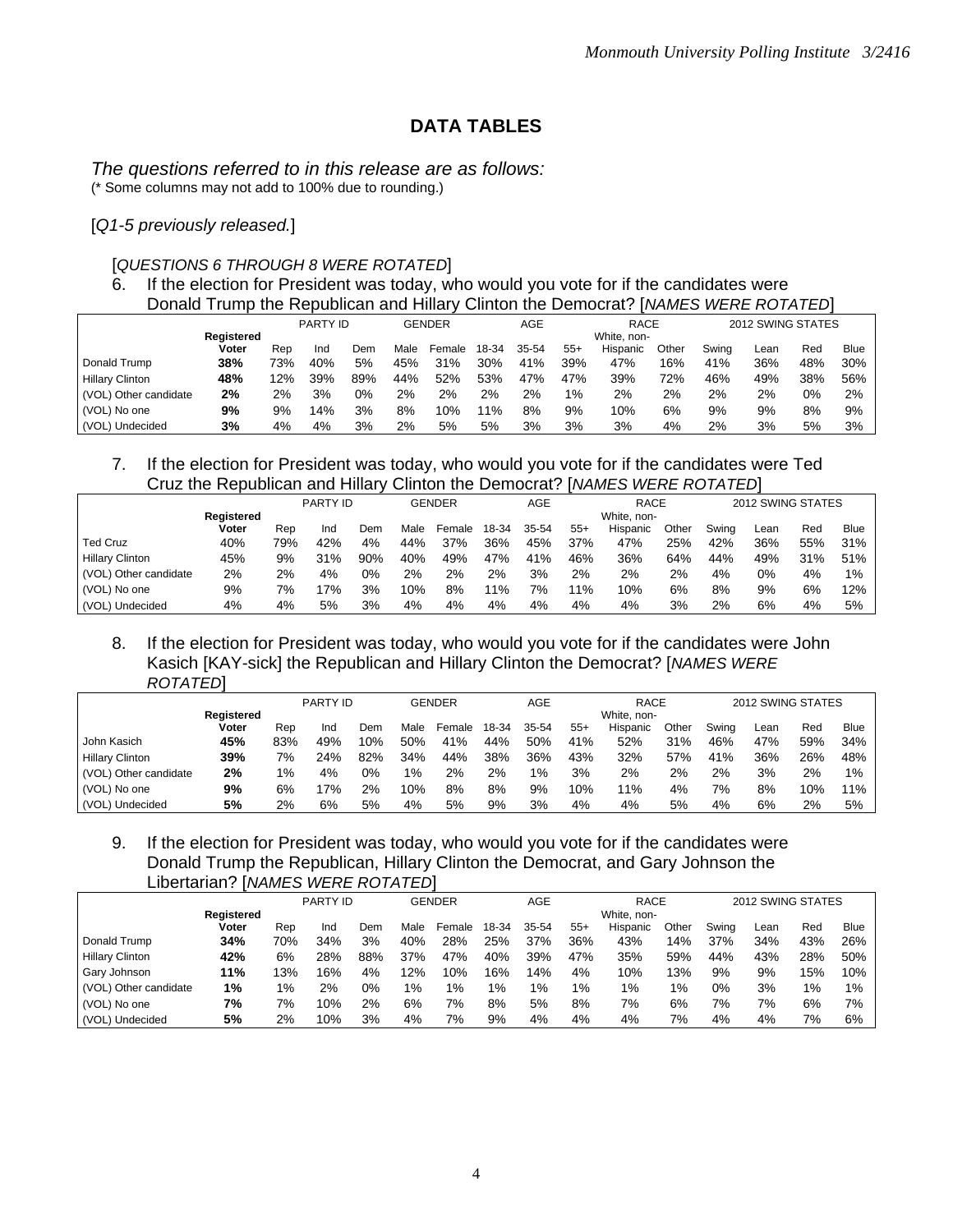### 10. Please tell me if your general impression of each of the following is favorable or unfavorable, or if you don't really have an opinion. [*NAMES WERE ROTATED*]

|             | Hillary Clinton |     |          |     |      |        |       |       |       |             |       |       |      |                   |      |
|-------------|-----------------|-----|----------|-----|------|--------|-------|-------|-------|-------------|-------|-------|------|-------------------|------|
|             |                 |     | PARTY ID |     |      | GENDER |       | AGE   |       | RACE        |       |       |      | 2012 SWING STATES |      |
|             | Registered      |     |          |     |      |        |       |       |       | White, non- |       |       |      |                   |      |
|             | Voter           | Rep | Ind      | Dem | Male | Female | 18-34 | 35-54 | $55+$ | Hispanic    | Other | Swing | Lean | Red               | Blue |
| Favorable   | 40%             | 8%  | 25%      | 83% | 34%  | 45%    | 35%   | 38%   | 45%   | 33%         | 58%   | 41%   | 43%  | 27%               | 46%  |
| Unfavorable | 51%             | 88% | 62%      | 9%  | 56%  | 46%    | 51%   | 54%   | 48%   | 59%         | 31%   | 51%   | 49%  | 69%               | 40%  |
| No opinion  | 9%              | 5%  | 14%      | 8%  | 9%   | 9%     | 14%   | 7%    | 7%    | 8%          | 12%   | 8%    | 8%   | 3%                | 14%  |

#### Bernie Sanders

|             |            |     | PARTY ID |     |      | <b>GENDER</b> |       | AGE   |       | <b>RACE</b> |       |       |      | 2012 SWING STATES |      |
|-------------|------------|-----|----------|-----|------|---------------|-------|-------|-------|-------------|-------|-------|------|-------------------|------|
|             | Registered |     |          |     |      |               |       |       |       | White, non- |       |       |      |                   |      |
|             | Voter      | Rep | Ind      | Dem | Male | Female        | 18-34 | 35-54 | $55+$ | Hispanic    | Other | Swing | Lean | Red               | Blue |
| Favorable   | 48%        | 19% | 50%      | 71% | 48%  | 47%           | 60%   | 49%   | 38%   | 42%         | 59%   | 47%   | 43%  | 41%               | 55%  |
| Unfavorable | 37%        | 70% | 33%      | 13% | 42%  | 32%           | 30%   | 33%   | 45%   | 43%         | 24%   | 42%   | 37%  | 42%               | 29%  |
| No opinion  | 16%        | 10% | 7%       | 16% | 10%  | 21%           | 10%   | 18%   | 17%   | 15%         | 18%   | 2%    | 20%  | 17%               | 16%  |

# Ted Cruz

|             |            |     | PARTY ID |     |      | <b>GENDER</b> |       | AGE   |       | <b>RACE</b> |       |       | 2012 SWING STATES |     |             |
|-------------|------------|-----|----------|-----|------|---------------|-------|-------|-------|-------------|-------|-------|-------------------|-----|-------------|
|             | Registered |     |          |     |      |               |       |       |       | White, non- |       |       |                   |     |             |
|             | Voter      | Rep | Ind      | Dem | Male | Female        | 18-34 | 35-54 | $55+$ | Hispanic    | Other | Swina | ∟ean              | Red | <b>Blue</b> |
| Favorable   | 37%        | 64% | 32%      | 17% | 39%  | 35%           | 34%   | 40%   | 34%   | 38%         | 36%   | 40%   | 35%               | 50% | 26%         |
| Unfavorable | 43%        | 24% | 45%      | 60% | 48%  | 39%           | 45%   | 38%   | 48%   | 44%         | 40%   | 43%   | 39%               | 37% | 50%         |
| No opinion  | 20%        | 12% | 23%      | 23% | 13%  | 26%           | 21%   | 21%   | 18%   | 19%         | 24%   | 17%   | 26%               | 13% | 24%         |

#### John Kasich

|             |            |     | PARTY ID |     |      | <b>GENDER</b> |       | AGE   |       | <b>RACE</b> |       |       | 2012 SWING STATES |     |             |
|-------------|------------|-----|----------|-----|------|---------------|-------|-------|-------|-------------|-------|-------|-------------------|-----|-------------|
|             | Reaistered |     |          |     |      |               |       |       |       | White, non- |       |       |                   |     |             |
|             | Voter      | Rep | Ind      | Dem | Male | Female        | 18-34 | 35-54 | $55+$ | Hispanic    | Other | Swing | Lean              | Red | <b>Blue</b> |
| Favorable   | 50%        | 68% | 48%      | 39% | 55%  | 45%           | 44%   | 51%   | 52%   | 52%         | 47%   | 57%   | 44%               | 51% | 46%         |
| Unfavorable | 18%        | 15% | 19%      | 20% | 20%  | 17%           | 19%   | 15%   | 21%   | 20%         | 12%   | 19%   | 15%               | 18% | 20%         |
| No opinion  | 32%        | 7%  | 33%      | 41% | 26%  | 38%           | 37%   | 34%   | 27%   | 27%         | 42%   | 24%   | 40%               | 30% | 35%         |

# Donald Trump

|             |            |     | PARTY ID |     |      | <b>GENDER</b> |       | AGE   |       | <b>RACE</b> |       |       |      | 2012 SWING STATES |      |
|-------------|------------|-----|----------|-----|------|---------------|-------|-------|-------|-------------|-------|-------|------|-------------------|------|
|             | Reaistered |     |          |     |      |               |       |       |       | White, non- |       |       |      |                   |      |
|             | Voter      | Rep | Ind      | Dem | Male | Female        | 18-34 | 35-54 | $55+$ | Hispanic    | Other | Swing | Lean | Red               | Blue |
| Favorable   | 30%        | 54% | 34%      | 4%  | 38%  | 21%           | 19%   | 33%   | 32%   | 37%         | 13%   | 32%   | 24%  | 39%               | 25%  |
| Unfavorable | 60%        | 37% | 56%      | 83% | 50%  | 69%           | 71%   | 55%   | 58%   | 55%         | 70%   | 60%   | 61%  | 53%               | 63%  |
| No opinion  | 11%        | 8%  | $1\%$    | 13% | 11%  | 10%           | 10%   | 2%    | 9%    | 8%          | 7%    | 8%    | 15%  | 8%                | 13%  |

## Gary Johnson

|             |                   |     | <b>PARTY ID</b> |     |      | GENDER |       | AGE       |       | <b>RACE</b> |       |       | 2012 SWING STATES |        |             |
|-------------|-------------------|-----|-----------------|-----|------|--------|-------|-----------|-------|-------------|-------|-------|-------------------|--------|-------------|
|             | <b>Registered</b> |     |                 |     |      |        |       |           |       | White, non- |       |       |                   |        |             |
|             | Voter             | Rep | Ind             | Dem | Male | Female | 18-34 | $35 - 54$ | $55+$ | Hispanic    | Other | Swing | Lean              | Rec    | <b>Blue</b> |
| Favorable   | 9%                | 7%  | 13%             | 8%  | 14%  | 4%     | 14%   | 11%       | 4%    | 7%          | 14%   | 9%    | 7%                | 10%    | 10%         |
| Unfavorable | 15%               | '8% | 15%             | 3%  | '7%  | 3%     | 2%    | 13%       | 19%   | 16%         | 13%   | 19%   | 17%               | $12\%$ | 13%         |
| No opinion  | 76%               | 75% | 72%             | 80% | 69%  | 82%    | 74%   | 75%       | 77%   | 77%         | 73%   | 72%   | 76%               | 78%    | 76%         |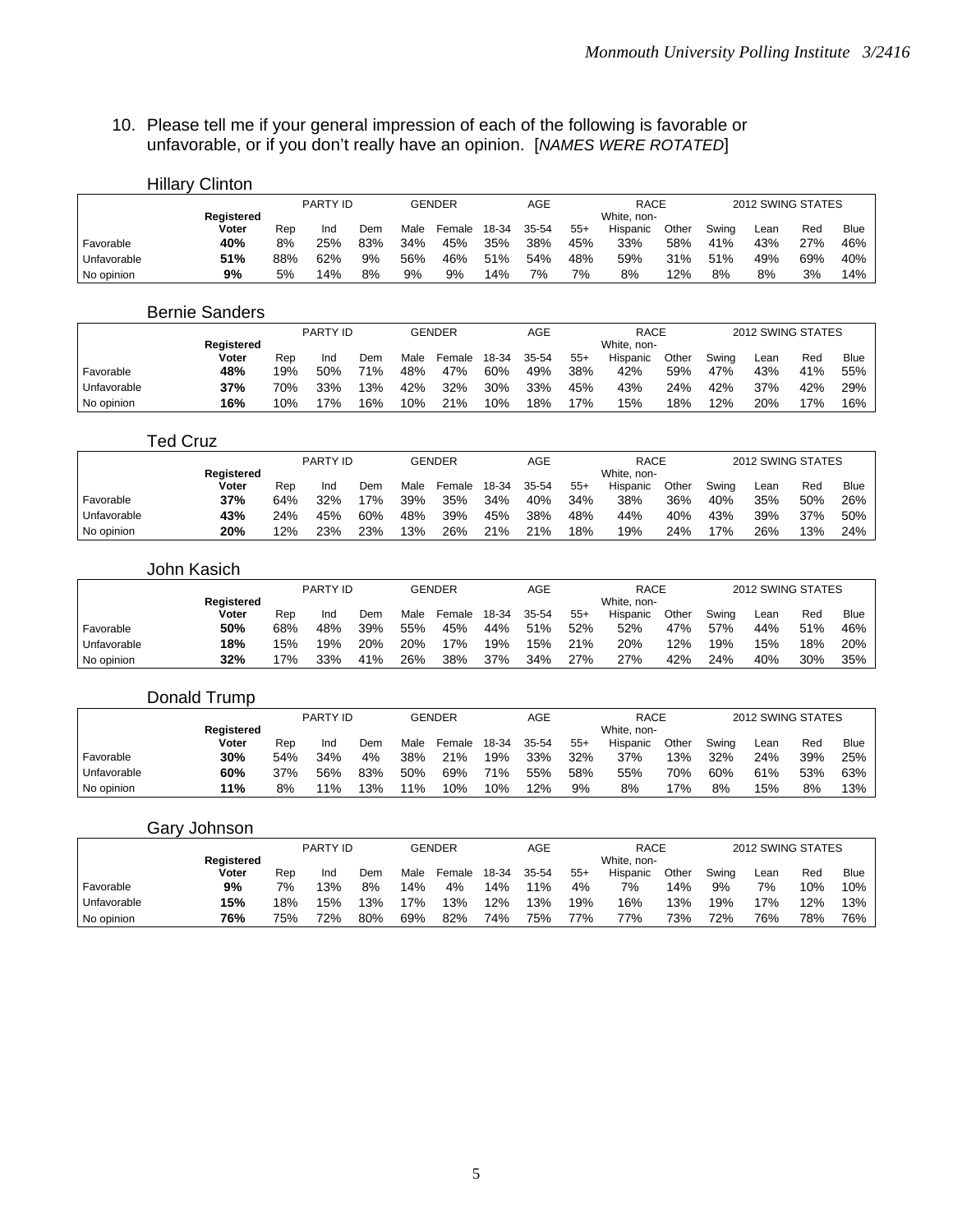| <b>TREND: Registered Voters</b> | Favorable | Unfavorable | No opinion |
|---------------------------------|-----------|-------------|------------|
| <b>Hillary Clinton</b>          | 40%       | 51%         | 9%         |
| --October 2015                  | 41        | 48          | 11         |
| --August 2015                   | 38        | 48          | 14         |
| --June 2015                     | 41        | 44          | 14         |
| <b>Bernie Sanders</b>           | 48%       | 37%         | 16%        |
| $-$ October 2015                | 35        | 30          | 35         |
| --August 2015                   | 24        | 26          | 50         |
| --June 2015                     | 15        | 24          | 61         |
| <b>Ted Cruz</b>                 | 37%       | 43%         | 20%        |
| $-$ October 2015                | 29        | 36          | 36         |
| $-August 2015$                  | 27        | 33          | 40         |
| --June 2015                     | 25        | 34          | 41         |
| John Kasich                     | 50%       | 18%         | 32%        |
| --Prior polls                   | n/a       | n/a         | n/a        |
| Donald Trump                    | 30%       | 60%         | 11%        |
| $-$ October 2015                | 32        | 50          | 18         |
| --August 2015                   | 31        | 54          | 14         |
| --June 2015                     | 18        | 57          | 25         |
| Gary Johnson                    | 9%        | 15%         | 76%        |
| --Prior polls                   | n/a       | n/a         | n/a        |

# [*QUESTIONS 11 & 12 WERE ROTATED*]

### 11. Regardless of whether you would vote for him, do you think Donald Trump does or does not have the right temperament to be president?

|                  |            |     | <b>PARTY ID</b> |     |      | GENDER |       | AGE   |       | <b>RACE</b> |       |       |      | 2012 SWING STATES |             |
|------------------|------------|-----|-----------------|-----|------|--------|-------|-------|-------|-------------|-------|-------|------|-------------------|-------------|
|                  | Registered |     |                 |     |      |        |       |       |       | White, non- |       |       |      |                   |             |
|                  | Voter      | Rep | Ind             | Dem | Male | Female | 18-34 | 35-54 | $55+$ | Hispanic    | Other | Swina | Lean | Red               | <b>Blue</b> |
| Does             | 27%        | 48% | 30%             | 7%  | 36%  | 19%    | 27%   | 27%   | 26%   | 32%         | 15%   | 25%   | 28%  | 36%               | 22%         |
| Does not         | 68%        | 48% | 64%             | 90% | 60%  | 76%    | 68%   | 67%   | 70%   | 64%         | 80%   | 72%   | 68%  | 57%               | 72%         |
| (VOL) Don't know | 5%         | 5%  | 7%              | 3%  | 4%   | 5%     | 4%    | 5%    | 4%    | 4%          | 5%    | 2%    | 4%   | 7%                | 6%          |

### 12. Regardless of whether you would vote for her, do you think Hillary Clinton does or does not have the right temperament to be president?

|                  | Reaistered<br>Voter |     | <b>PARTY ID</b> |     |      | GENDER |       |       |       | <b>RACE</b><br>White, non- |       | 2012 SWING STATES |      |     |             |
|------------------|---------------------|-----|-----------------|-----|------|--------|-------|-------|-------|----------------------------|-------|-------------------|------|-----|-------------|
|                  |                     | Rep | Ind             | Dem | Male | Female | 18-34 | 35-54 | $55+$ | Hispanic                   | Other | Swina             | Lean | Red | <b>Blue</b> |
| Does             | 54%                 | 28% | 44%             | 89% | 51%  | 57%    | 59%   | 54%   | 52%   | 47%                        | 71%   | 59%               | 51%  | 41% | 60%         |
| Does not         | 42%                 | 69% | 51%             | 9%  | 46%  | 39%    | 38%   | 43%   | 44%   | 50%                        | 24%   | 38%               | 45%  | 57% | 34%         |
| (VOL) Don't know | 4%                  | 3%  | 5%              | 2%  | 4%   | 3%     | 3%    | 3%    | 4%    | 3%                         | 5%    | 3%                | 3%   | 2%  | 5%          |

# [*Q13-25 previously released.*]

*\* 2012 Presidential Election Regions* 

*Swing States (<7% margin): CO, FL, IA, NV, NH, NC, OH, PA, VA, WI Leaning States (7-12% margin): AZ, GA, IN, MI, MN, MS, MO, NM, OR, SC Red States (>12% GOP margin): AL, AK, AR, ID, KS, KY, LA, MT, NE, ND, OK, SD, TN, TX, UT, WV, WY Blue States (>12% Dem margin): CA, CT, DE, HI, IL, ME, MD, MA, NJ, NY, RI, VT, WA plus DC*